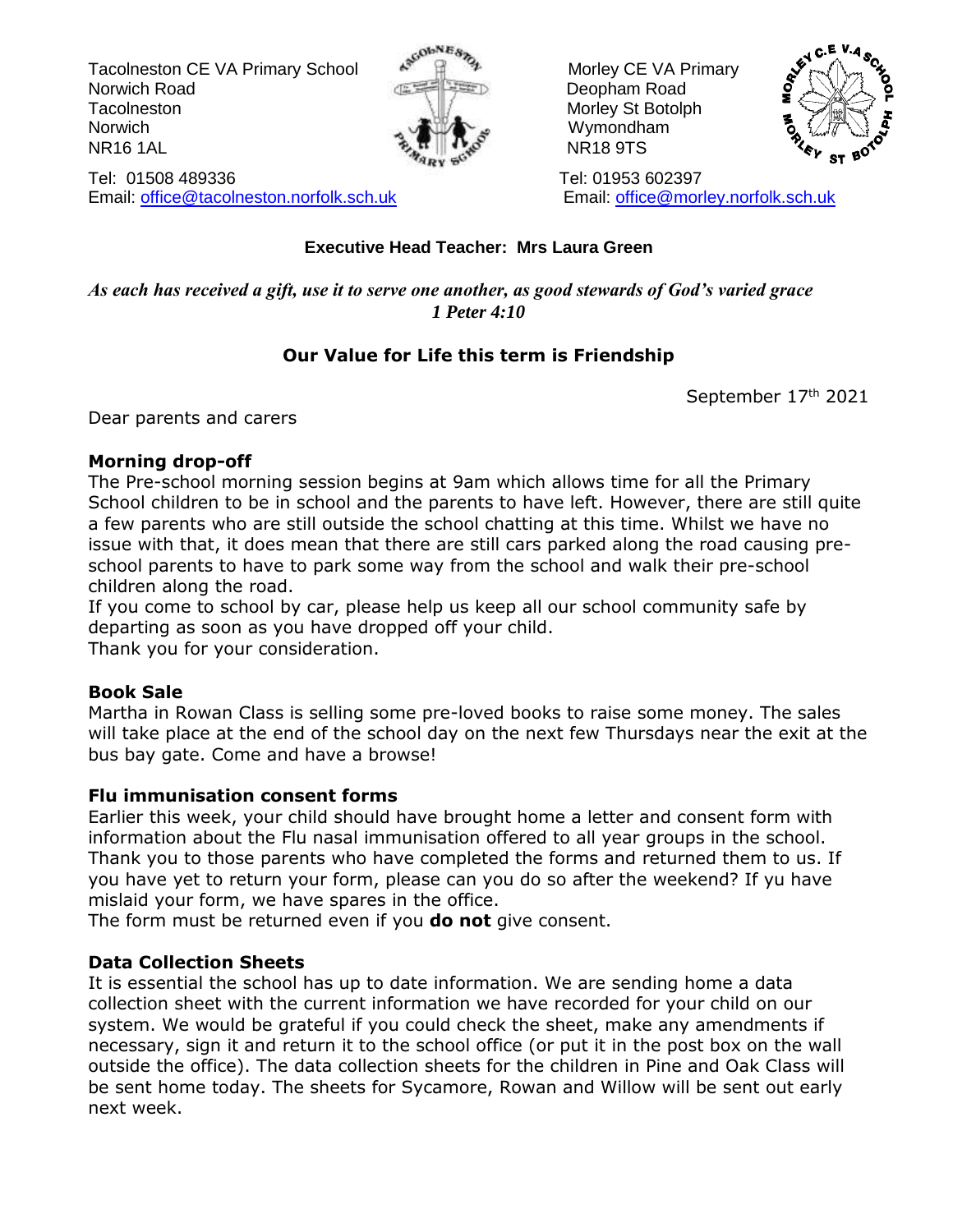# **Celebrations**

**Oak Class** Ollie



**Willow Class** Milena

| Value               | Pine      | Oak      | Sycamore | Rowan | Willow |
|---------------------|-----------|----------|----------|-------|--------|
| <b>Achievements</b> |           |          |          |       |        |
| Reading             |           | Baxter   |          |       |        |
| Challenge           |           |          |          |       |        |
| Going for Gold      |           | Liam     |          |       |        |
| Award               |           | (Bronze) |          |       |        |
| Merit Badge         |           |          |          |       |        |
| <b>Bronze</b>       |           |          |          |       |        |
| Silver              |           |          |          |       |        |
| Gold                |           |          |          |       |        |
| Platinum            |           |          |          |       |        |
| Effort              |           |          |          |       |        |
| Helpfulness         |           |          |          |       |        |
| <b>COURAGE</b>      |           |          |          |       |        |
| <b>SERVICE</b>      |           |          |          |       |        |
| SELF RESPECT        |           |          |          |       |        |
| <b>FORGIVENESS</b>  |           |          |          |       |        |
| <b>GENEROSITY</b>   |           |          |          |       |        |
| <b>FRIENDSHIP</b>   | Graciemay |          | Willow   |       |        |
|                     | Oliver    |          |          |       |        |
| <b>RESPECT</b>      |           |          |          |       |        |
| <b>KOINONIA</b>     |           |          |          |       |        |
| LOVE &              |           |          |          |       |        |
| <b>COMPASSION</b>   |           |          |          |       |        |
| <b>PERSEVERANCE</b> |           | Quillan  |          | Ben   | Tyler  |
| <b>HUMILITY</b>     |           |          |          |       |        |
| <b>KINDNESS</b>     |           |          | James    |       |        |

#### **Special mention**

The staff in Pine Class would like to give a special mention to all the new Reception children who have all displayed our values of courage and friendship since the beginning of the new term. They are settling in to school really well and making new friends.

### **Out of school achievements:**

Elisa in Sycamore has earned a badge, medal and competition ribbon for gymnastics. Well done Elisa!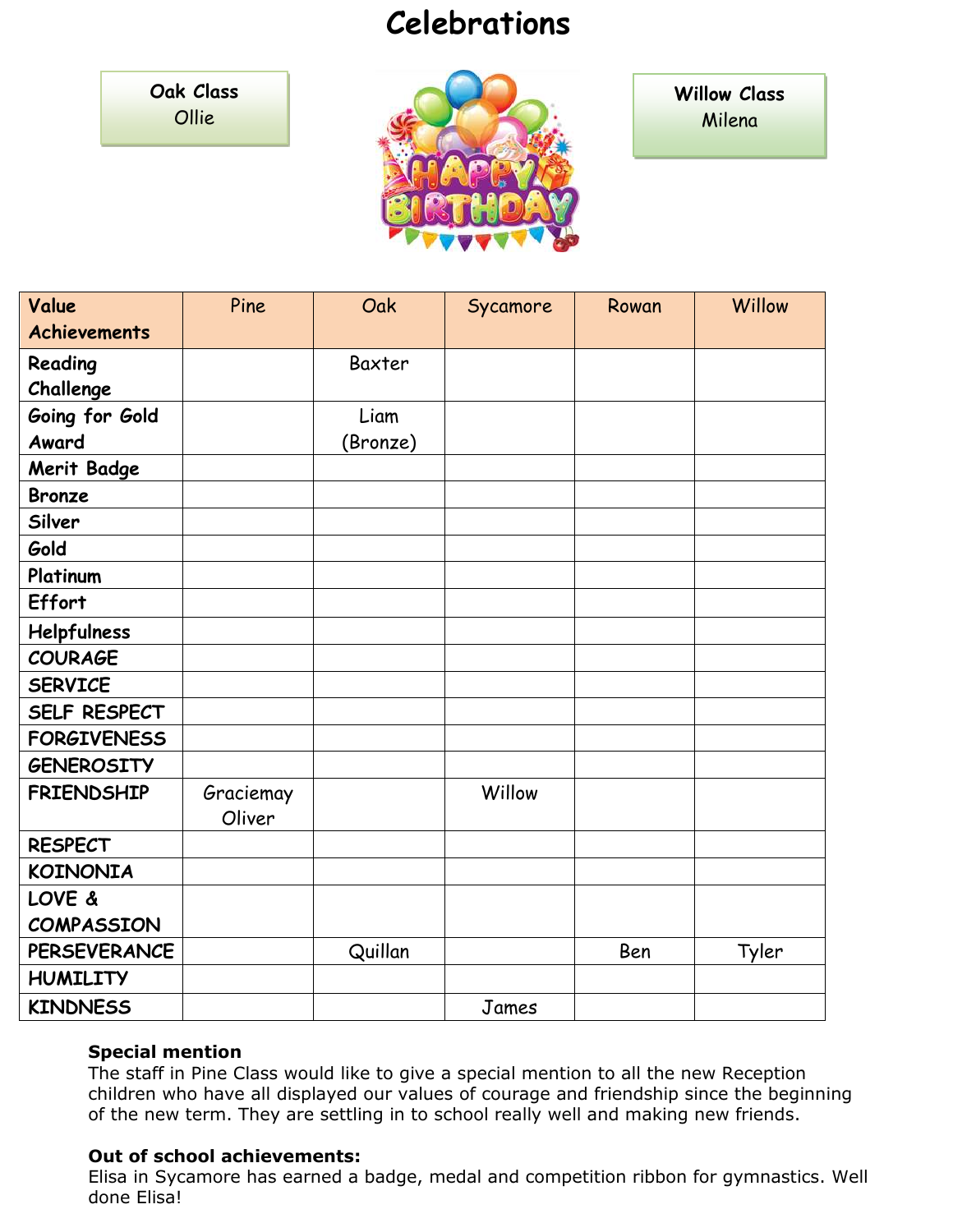# **House points**

|                  | $\sim$ |  |
|------------------|--------|--|
| $\sim$<br>$\sim$ |        |  |

And finally…

As each has received a gift, use it to serve one another, as good stewards of God's varied grace

Amen

Laura Green

Executive Headteacher

# **Diary Dates**

06/10/21 – Harvest Festival 10.15am (Service in the School Hall – children only)

- 18/10/21 Parent consultation week
- 22/10/21 INSET Day (School closed to pupils)

25/10/21 – 29/10/21 – HALF TERM

- 11/11/21 Remembrance Day
- $15/11/21$  Anti-Bullying week
- 15/11/21 Flu Nasal Immunisation team in school
- 03/12/21 Christingle Service 2pm (School Hall children only)
- 17/12/21 Termly Progress reports sent out
- 17/12/21 End of Autumn Term